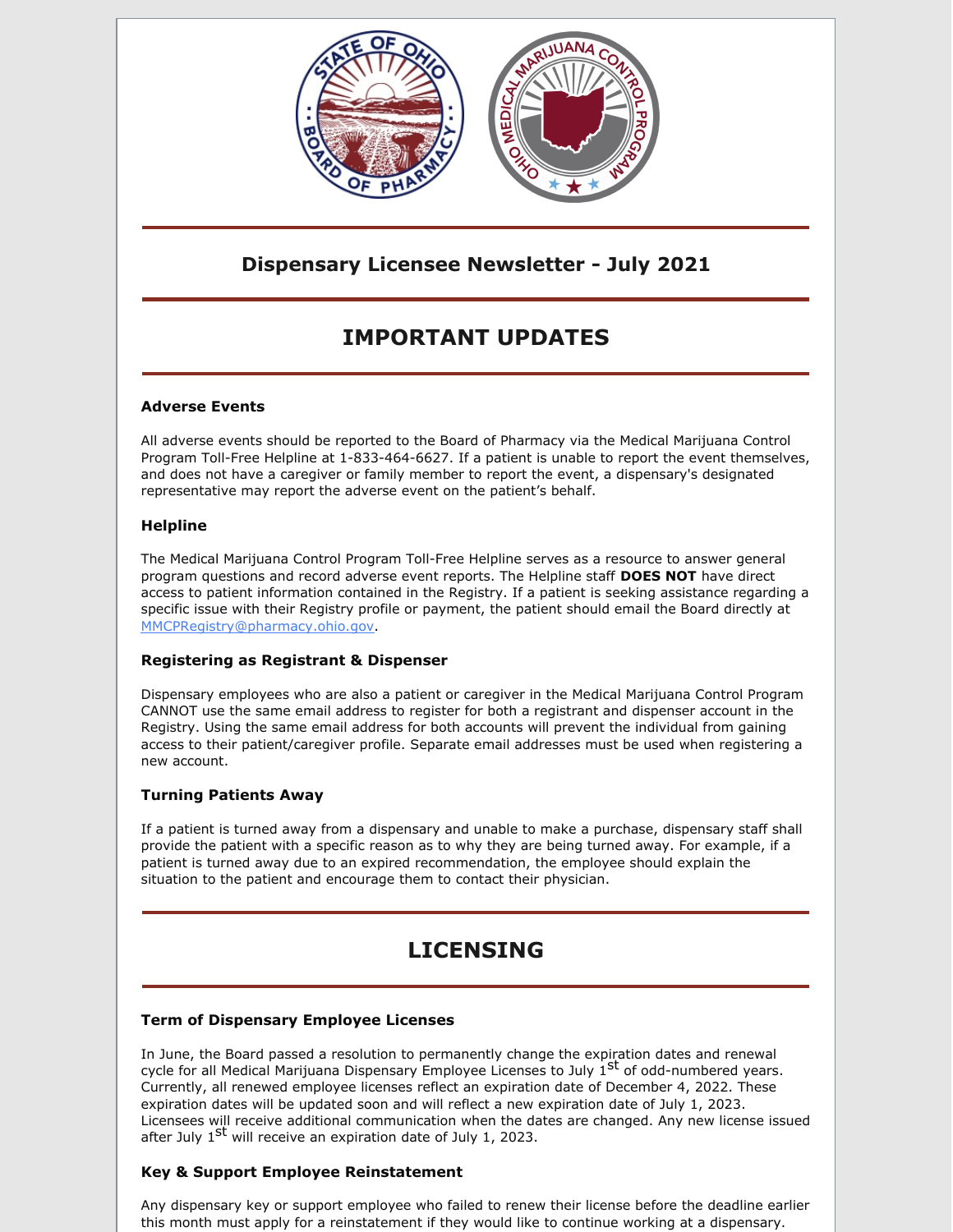BCI and FBI criminal records check results dated within 12 months of the application submission are required for all reinstatement applications. For any additional questions, please contact [Grant](mailto:Grant.Miller@pharmacy.ohio.gov) Miller.

## **COMPLIANCE**

#### **Third-Party Applications**

The Board has been made aware of dispensaries utilizing third-party applications to share discounts with patients and/or enter patients into a loyalty program provided by the third-party vendor. As a reminder, pursuant to OAC [3796:6-3-22](https://codes.ohio.gov/ohio-administrative-code/rule-3796:6-3-22#:~:text=Rule 3796%3A6%2D3%2D22 %7C Prohibitions.&text=(C) No dispensary shall be,consultation by any dispensary employee.):

*No dispensary shall offer coupons except in the case of coupons intended to benefit patients registered as indigent or as a veteran.*

The Board has approved third-party vendors to link with a dispensary's point of sale to provide notification of when product is available for pick up. These vendors have signed an agreement to not collect, utilize or maintain pertinent patient information and to protect the confidentiality of the patient. It is the responsibility of each dispensary to ensure the third-party vendor they choose to do business with has been approved by the Board and meets all the necessary requirements set forth by the Board. It is also the dispensary's responsibility to deactivate any features within the third-party vendor's software that may request information from a patient that is prohibited. As per OAC [3796:6-3-17](https://codes.ohio.gov/ohio-administrative-code/rule-3796:6-3-17) (B)(1):

*(B) Any dispensary that uses an electronic system for the storage and retrieval of patient information or other medical marijuana records, shall use a system that:*

*(1) Guarantees the confidentiality of the information contained within.*

#### **Denial of Sales Reports**

Dispensaries are required to maintain records of denials of sales, which shall contain what is listed below. This same information must be made available upon request of an agent. Please ensure you are maintaining all records pursuant to applicable rules, such as OAC [3796:6-3-20](https://codes.ohio.gov/ohio-administrative-code/rule-3796:6-3-20#:~:text=Rule 3796%3A6%2D3%2D20 %7C Medical marijuana,dispensary internal inventory control system.&text=(A) A dispensary designated representative,medical marijuana inventory control system.):

*(C)(3) Records of the sale or dispensing of medical marijuana and denials of such sales, which shall contain:*

*(a) A description of the products including the quantity, strain, variety and batch number of each product dispensed;*

*(b) The name and license number of the licensed dispensary employee selling, dispensing, or denying the sale or dispensing of the medical marijuana;*

- *(c) The date of dispensing; and*
- *(d) The name and registration number of the patient and, if applicable, the caregiver.*

## **DISPENSARY OPERATIONS**

#### **SpringBig Texting Platform**

SpringBig has been determined to be compliant as a texting platform, but not as a rewards tracking program. Be sure to only use the platform for texting patients. The content of the text messages is still required to be submitted to the advertising portal. Also, SpringBig has not been approved as an online sales platform like I Heart Jane.

#### **Product Names**

The names of products on dispensary menus are to be reflect the name of the product as it was Approved for Product ID Assignment. References to prohibited terms are not permitted on product menus.

Product names are not permitted to have references that are considered attractive toward children. Pursuant to  $\overline{ORC}$  [3796.06\(C\)](https://codes.ohio.gov/ohio-revised-code/section-3796.06) and  $\overline{OAC}$  [3796:8-2-03](https://codes.ohio.gov/ohio-administrative-code/rule-3796:8-2-03#:~:text=Rule 3796%3A8%2D2%2D03 %7C Forms and form,variations considered attractive to children.&text=(A) All medical marijuana accepted,in a child%2Dproof container.), any product commonly recognized as